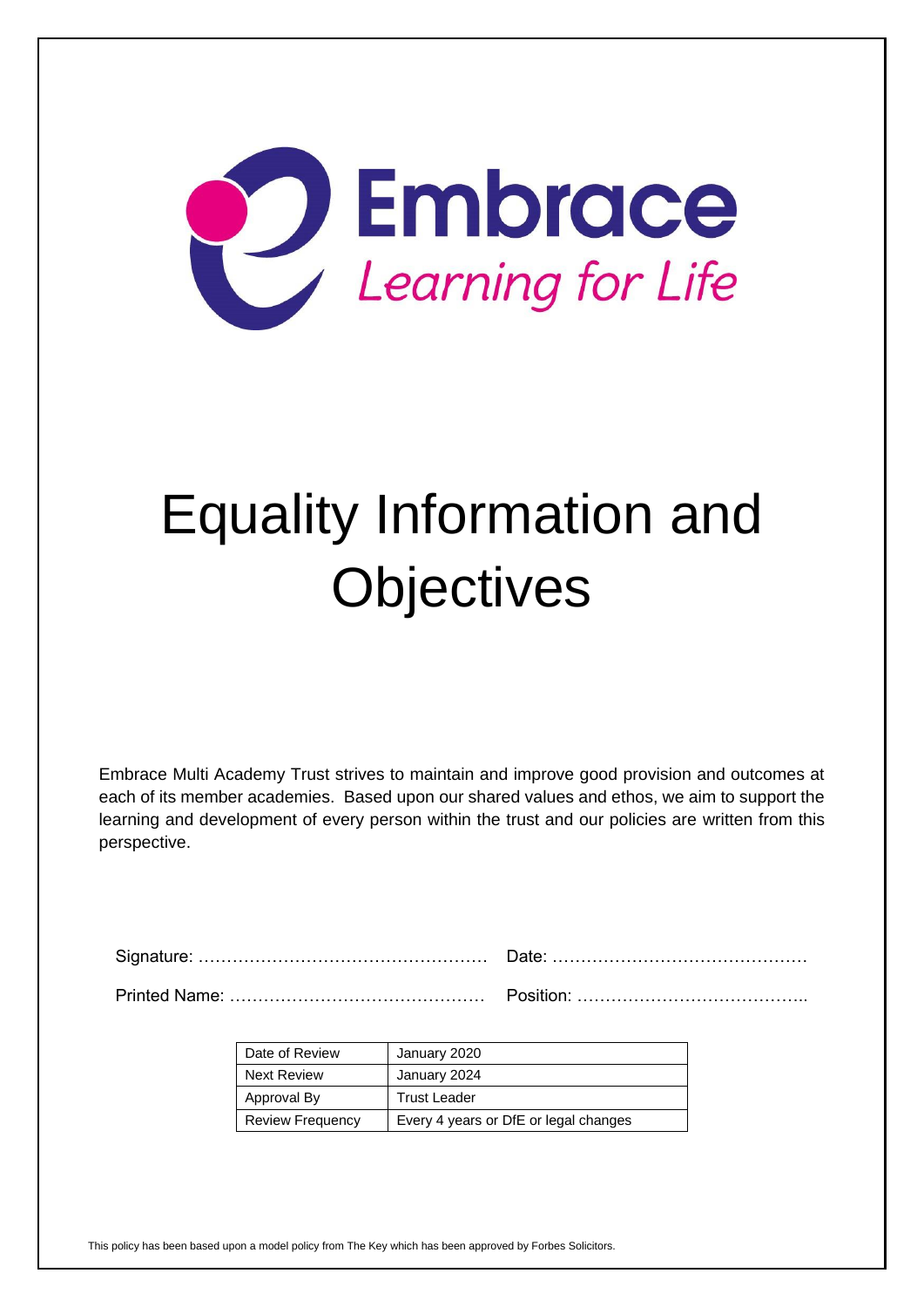# **1. Aims**

- 1.1. Our trust aims to meet its obligations under the public sector equality duty by having due regard to the need to:
	- eliminate discrimination and other conduct that is prohibited by the Equality Act 2010
	- advance equality of opportunity between people who share a protected characteristic and people who do not share it
	- foster good relations across all characteristics between people who share a protected characteristic and people who do not share it.

# **2. Legislation and guidance**

- 2.1. This document meets the requirements under the following legislation:
	- [The Equality Act 2010,](http://www.legislation.gov.uk/ukpga/2010/15/contents) which introduced the public sector equality duty and protects people from discrimination
	- [The Equality Act 2010 \(Specific Duties\) Regulations 2011,](http://www.legislation.gov.uk/uksi/2011/2260/contents/made) which require schools to publish information to demonstrate how they are complying with the public sector equality duty and to publish equality objectives
- 2.2. This document is also based on Department for Education (DfE) guidance: The [Equality Act 2010 and schools](https://www.gov.uk/government/uploads/system/uploads/attachment_data/file/315587/Equality_Act_Advice_Final.pdf) and complies with our funding agreement and articles of association.

# **3. Roles and responsibilities**

- 3.1. The local governors will:
	- ensure that the equality information and objectives as set out in this statement are published and communicated throughout their school, including to staff, pupils and parents
	- delegate responsibility for monitoring the achievement of the objectives on a daily basis to the headteacher.
- 3.2. The headteacher will:
	- promote knowledge and understanding of the equality objectives amongst staff and pupils
	- monitor success in achieving the objectives and report back to governors.
- 3.3. All school staff are expected to have regard to this document and to work to achieve the objectives as set out in section 8.

# **4. Eliminating discrimination**

- 4.1. The trust and all schools are aware of their obligations under the Equality Act 2010 and comply with non-discrimination provisions.
- 4.2. Where relevant, our policies include reference to the importance of avoiding discrimination and other prohibited conduct.
- 4.3. All members of staff and governors are regularly reminded of their responsibilities under the Equality Act, for example during meetings. Where this has been discussed during a meeting, it is recorded in the meeting minutes.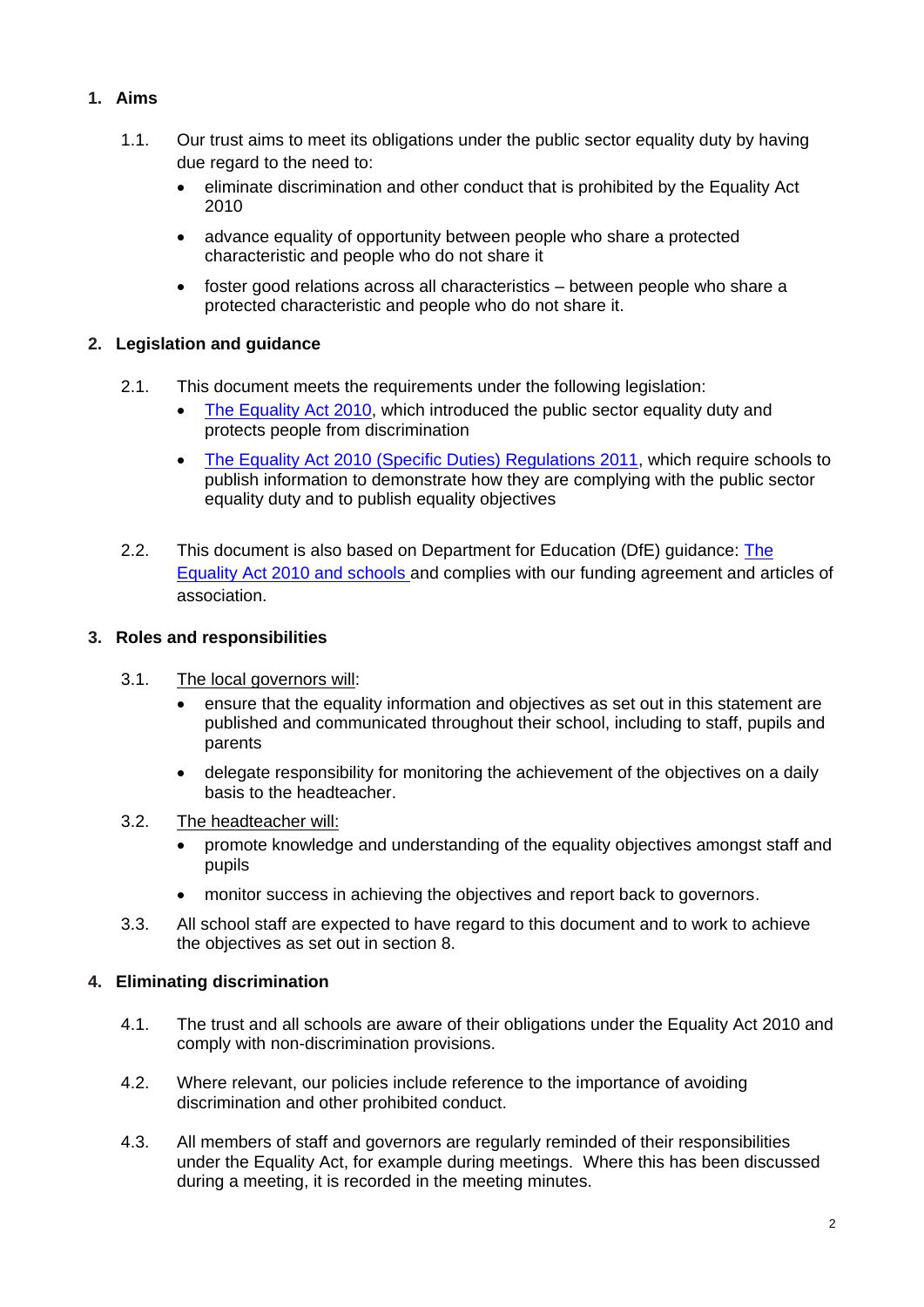## **5. Advancing equality of opportunity**

- 5.1. As set out in the DfE guidance on the Equality Act, the trust and all schools aim to advance equality of opportunity by:
	- removing or minimising disadvantages suffered by people which are connected to a particular characteristic they have (eg pupils with disabilities, or gay pupils who are being subjected to homophobic bullying)
	- taking steps to meet the particular needs of people who have a particular characteristic (eg enabling Muslim pupils to pray at prescribed times)
	- encouraging people who have a particular characteristic to participate fully in any activities (eg encouraging all pupils to be involved in the full range of school activities).
- 5.2. In fulfilling this aspect of the duty, the trust and all schools will:
	- review attainment data showing how pupils with different characteristics are performing
	- analyse the above data to determine strengths and areas for improvement and implement actions in response
	- review the evidence available to identify improvements for specific groups (eg declines in incidents of homophobic or transphobic bullying)
	- publish further data about any issues associated with particular protected characteristics, identifying issues that could affect our pupils.

#### **6. Fostering good relations**

- 6.1. The trust and schools aim to foster good relations between those who share a protected characteristic and those who do not share it by:
	- promoting tolerance, friendship and understanding of a range of religions and cultures through different aspects of our curriculum. This includes teaching in RE, citizenship and personal, social, health and economic (PSHE) education, but also activities in other curriculum areas. For example, as part of teaching and learning in English/reading, pupils will be introduced to literature from a range of cultures
	- holding assemblies to discuss relevant issues
	- working with our local community. This includes inviting leaders of local faith groups to speak at assemblies, and organising school trips and activities based around the local community
	- encouraging and implementing initiatives to deal with tensions between different groups of pupils within schools. For example, school councils have representatives from different year groups and is formed of pupils from a range of backgrounds. All pupils are encouraged to participate in the school's activities, such as sports clubs. We also work with parents to promote knowledge and understanding of different cultures
	- we have developed links with people and groups who have specialist knowledge about particular characteristics, which helps inform and develop our approach.

#### **7. Equality considerations in decision-making**

7.1. Schools ensure that they have due regard to equality considerations whenever significant decisions are made.